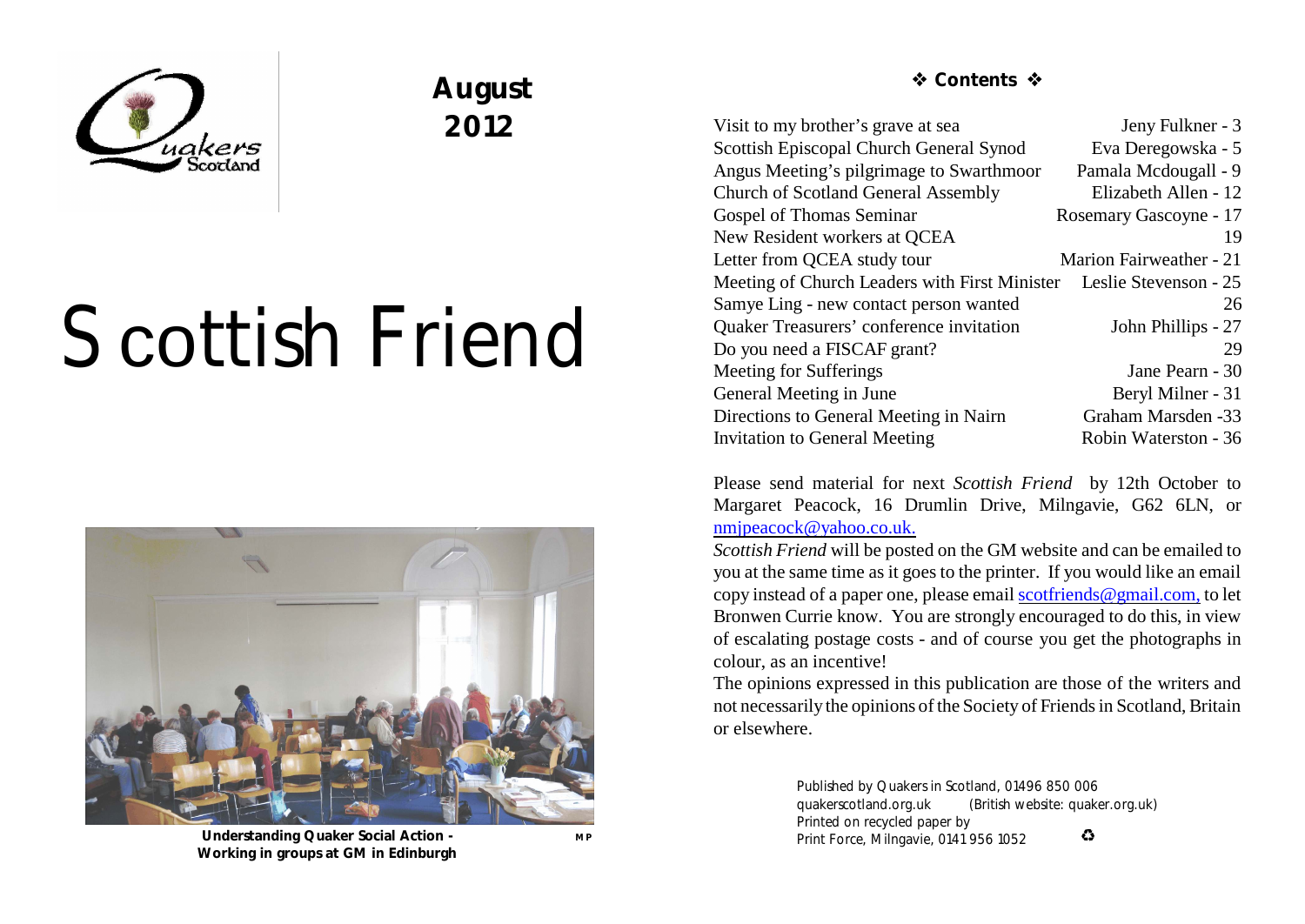#### **Finding my brother – after 60 years Jeny Faulkner**

In 1951 HM Submarine Affray was lost on a routine training patrol in the Channel; there were 75 men aboard including my brother, Michael, an Engineer. After a two month search, the wreck was located 17 miles off Alderney; questions afterwards proved an embarrassment to the RN and the government and there was a clamp down: no bodies, no memorial service or publicity; relatives were fobbed off.

This year a memorial was erected in Alderney and the ceremony on April 16<sup>th</sup> publicly acknowledged for the first time the loss of Affray and those 75 men on this, the 61st anniversary; the granite block bearing all the names was unveiled at Braye Harbour. My three daughters and I went (a long way!) south to join the 200 relatives, friends and ex-submariners gathered for the simple, very moving ceremony. For me, it was doubly important that the Captain RN in his speech acknowledged the naval shortcomings leading to that disaster .-... but there can be no answers to why or how they died. We all laid our wreaths or roses.

That afternoon (a day earlier than expected due to a bad weather forecast) about 60 of us went out in the 'Sark Venture' to the Hurd Deep. It brought me close to tears as my daughters and I dropped our roses over the site of the Affray. It was a breezy day for the 4 hour trip!

It is so important that the loss of the Affray has been publicly acknowledged, even after so long. The relatives, mostly all strangers to each other but who had lived through the experiences of 1951, can now share the sense of acceptance, which has helped to relieve the long unresolved grief and anger ... and we are no longer isolated.

I had had email contact with a Friend in Alderney, Struan Robertson. He contacted us when we arrived and helped in many ways, not least by lending us his car, and afterwards sending the local paper reports and photos. Also, I am very grateful to the John Wigham (Enjoyment) Trust, which helped to make my journey possible.

It meant so much to us to BE THERE – my brother is not forgotten.

s

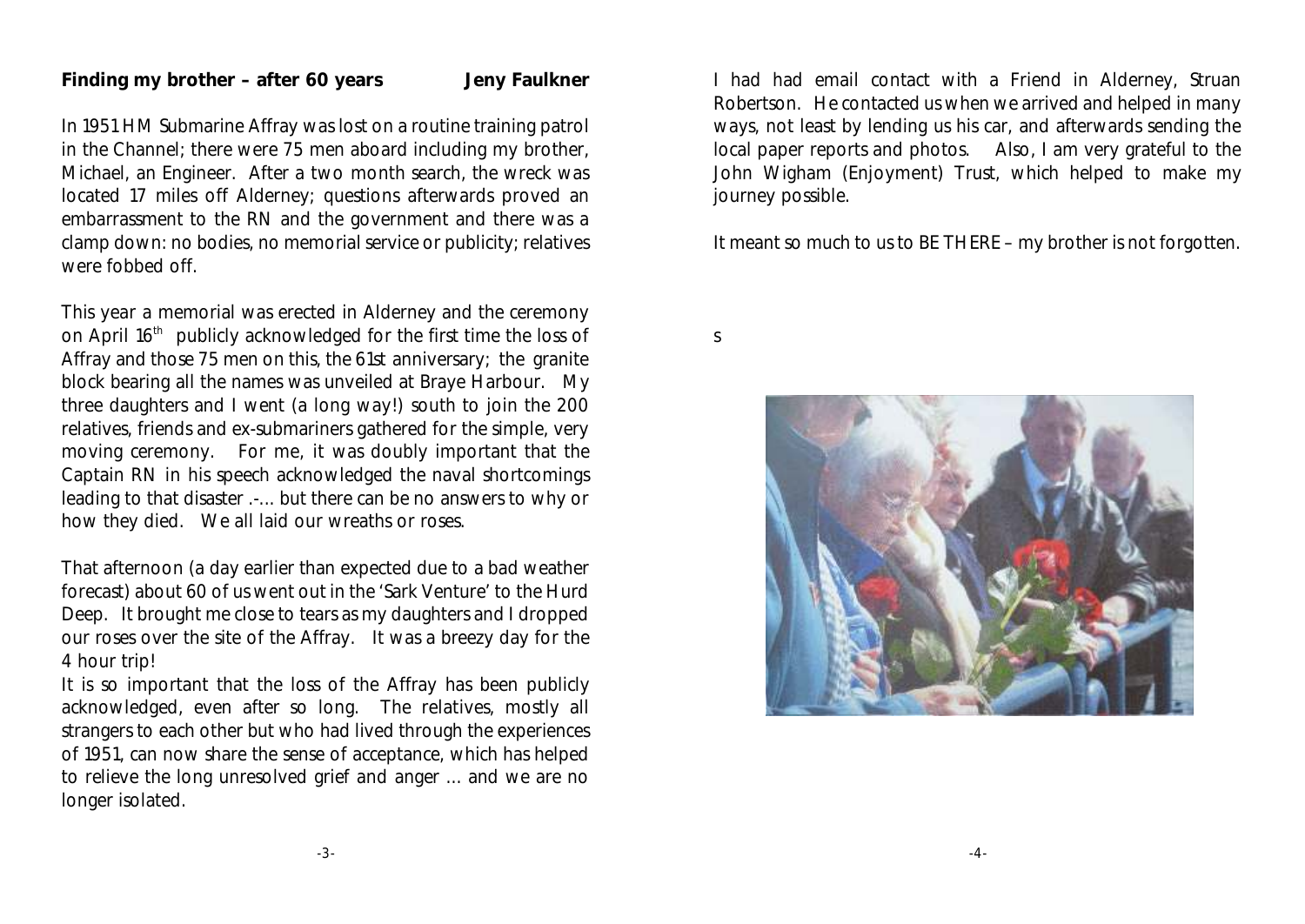#### **Scottish Episcopal Church General Synod 7-9 June 2012 Eva Deregowska**

This was an opportunity for me to gain further experience of the main churches in Scotland as I was privileged to have been appointed Quaker representative to the Church of Scotland General Assembly in 2008.

Each day started with a service, but the first day, falling on the feast day of Corpus Christi, there was a Eucharist service. The language of the Scottish Episcopal Church (SEC) is certainly different from that of Quakers, although the phrase "being salt and light" was used at one point. It probably helped my understanding that I was brought up in the Evangelical-Lutheran Church of Denmark. Despite the multitude of layers of office I found the Synod members, whether bishops, clergy or laity, very friendly and with a sense of humour. A very welcome touch, which we could do well to imitate at BYM, was the appointment of a "buddy" for the ecumenical delegates. Thanks to Hilary I was made to feel at ease, not just in the gathering but also at the dinner. (There, by the way, we heard a thoughtful after-dinner speech given by Mona Siddiqui, Professor of Islamic and Interreligious Studies at New College, the Church of Scotland Theological College.)

Unlike the General Assembly, where I was impressed by the large number of "faith in action" programmes, the Synod reports relating to "the world" were few. There was a preoccupation with organisation and doctrine, or "faith and order". Two subjects illustrate this, the Anglican covenant, and the Diaconate. (Before we get too smug, let us not forget that we have also spent a lot of time on reorganising and redefining Meeting for Sufferings and our central committees.) The Covenant is a proposal from the Archbishop of Canterbury as head of the Anglican Communion offered for adoption by all the "provinces" of the communion. This has been an attempt to bring some unity to the worldwide Anglican church, which is split on the issue of sexuality, whether in the form of gay priests or women bishops. (Unlike the C of E, the SEC allows women bishops, although there is none at present as bishops hold office until retirement age.)

The other dividing issue less talked about is that of "colonialism". The question for some is: why accept as head someone who is head of the Church of England and appointed by the English Queen? While the Commonwealth is a loose association of countries which have accepted the Queen as head, the Anglican covenant would impose a far from loose federation. It was these issues which led the fiercely independent Scottish branch of the communion to vote overwhelmingly against the Covenant at this Synod. (The C of E has already rejected it.) It now looks unlikely to come about and it will be up to the new Archbishop to find a way of reconciling the various factions.

I was comparing this to our worldwide body Friends' World Committee for Consultation which reflects similarly differing views as illustrated recently at the World Conference in Kenya. It is just as well that it is not in our Quaker practice now to impose a structure and a doctrine which all have to abide by, although American Friends in the past have seen plenty of schisms relating to these matters. FWCC is a sufficiently loose body to hold us all together somehow.

The other subject which was only briefly debated (we were given lots of discussion and background papers) as it will come up at next year's Synod, was the understanding of the "Diaconate". The background to this needs some explaining for those not familiar with the Northern European, post-reformation church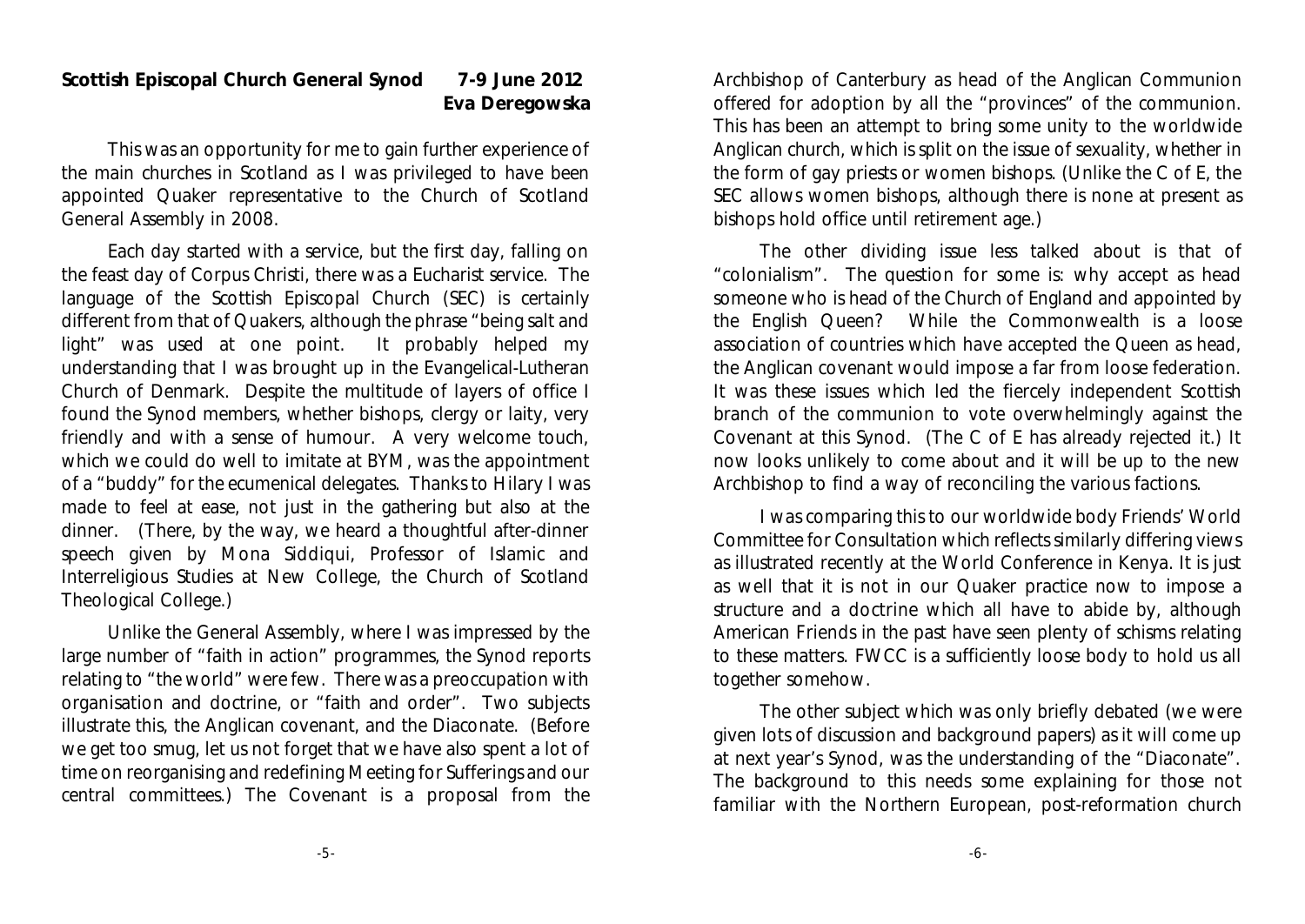scene. In 1994 the SEC approved the "Porvoo Common Statement" (the Porvoo Communion of Churches is a loose grouping of Anglican, Nordic and Baltic churches in the Protestant tradition). The Statement declares a commitment to "work towards a common understanding of diaconal ministry. " The way the SEC tries to define the Diaconate must also be seen in the context of their discussion of the role of the lay ministry and is an attempt to define all the various roles within the church. The SEC's Diaconate Working Group had held a seminar in March 2012 and representatives from the eight churches present were asked, inter alia: what is a deacon in your tradition, and how is this calling expressed in the life of your church.

I read with great interest the submission from the Salvation Army (one and a half pages), which could almost have been written by a Quaker. He quoted Catherine Booth: "You need no human ordination, no long and tedious preparation, no high-flown language, no towering eloquence, all you need is the full baptism of the Holy Spirit." He also says: "Ministry flows out of a relationship of grace received. Therefore social action and care is never just a charitable act to those in need, but rather the overflowing of grace received. " It contrasted strongly with some of the other statements (for example the Roman Catholic's ten pages!) and the SEC's struggle to define the different roles.

I have gone into this in some detail, partly because I was interested in learning about the Porvoo Churches, having been brought up in one of them, but also from a Quaker point of view. It is amazing how much energy is spent on these matters. British Quakers are fortunate in having no paid ministry. We do of course have "jobs", or tasks, with "job descriptions", but not for life. Compared to this the SEC have to deal with payment to the different layers of staff, pensions, housing for retired clergy,

deciding who can vote (this Synod decided that lay ministries would be allowed to vote for the first time), and other matters.

But yet, just as Scottish Episcopalians, or "piskies", try to define what their role should be – are the Ministry of the Word and the Ministry of Service different aspects of the same? - let us not forget that we too are asking: what does it mean to be a Quaker today?

 They did indeed conclude that social action is integral to Christian life and mission. I think Quakers can agree with that, even if wording it differently.

I bought a publication when I was there: Grosvenor Essay no. 8, on "Marriage and Human Intimacy: perspectives on same-sex relationships and the life of the church", published by the Doctrine Committee of the Faith and Order Board. They stress that the members of the Committee "represent a number of different views and are not in full agreement on the important questions and by no means possess all of the answers." They "try to avoid prejudicing one view over another, and seek to provide an honest appraisal of the various issues." The essay seeks to set out a "broad view of current historical, theological, liturgical, and scientific perspectives so that the discussion will not be just the church's traditional understanding of marriage, but 'Marriage and Human Intimacy.' "

I find it a fascinating and very honest and humane approach to the subject and I like especially the notion that: "the church could show itself to be more prophetic and also more pastorally sensitive if it devoted more attention to such issues (of other forms of committed relationships) instead of focusing so exclusively on the agenda of sexuality and marriage."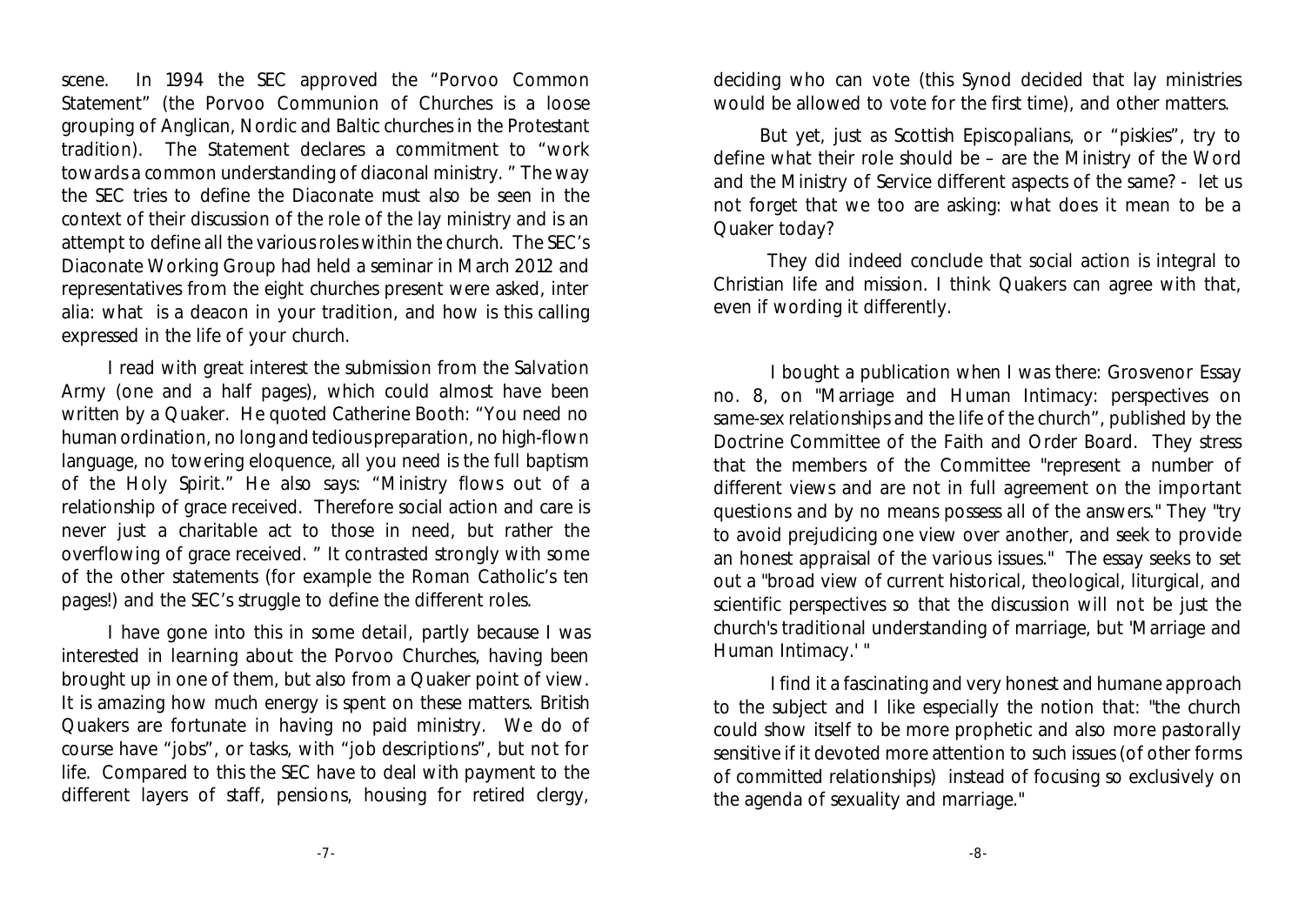**Angus Meeting Quaker Pilgrimage June 1st – 4th 2012**



**At Brigflatts Meeting House**

During the Millennium year 12 years ago, Angus Meeting undertook a Christian Roots pilgrimage visiting over the year Iona, Whithorn, Dunfermline, Easter Fowlis and Inchcolm Island in the Forth. Inspired by the Church of Scotland Rural Group initiative to promote pilgrimages, it was in the autumn of 2011 that Angus Meeting started to prepare for a Quaker Roots pilgrimage to take place in June 2012. After much planning and complicated logistics we held a Preparation for Pilgrimage meeting a couple of weeks before being due to set off when we discussed the programme, travel arrangements and how we were preparing spiritually.

Fourteen pilgrims, including three from each of the other

local meetings (St Andrews, Perth and Dundee) travelled by train to Ulverston to stay in historic Swarthmoor Hall. By a piece of serendipity, our Friends in Residence were Pat and Phil Lucas hotfoot from BYM! Our base proved a peaceful and meaningful place in Quaker history and we enjoyed the gardens and surroundings as we learned more of our Quaker roots. Having Gordon Slaymaker as our volunteer minibus driver and guide was a real blessing, and although some of the sites we visited were sometimes far apart, we appreciated the passing countryside and pondered on the distances early Friends had to travel without the comfort of our minibus!

We visited Sawley Meeting House where Ben Pink Dandelion gave us a talk (for some of us a modern day Quaker hero!) and afterwards most of us climbed Pendle Hill while the less physically able stayed at the MH (some of us in our 80s!). We were welcomed to Settle Meeting House by the warden Alison Tyas who showed us round the old part with its movable wooden partitions in the gallery for the women, and then the lovely extension with modern facilities.

On Sunday we joined Friends at Brigflatts Meeting House for Meeting for Worship and then were enthralled by the talk given by the warden there, Tess Satchell, and afterwards enjoyed our packed lunch in the MH with lively conversation with local Friends. A visit to nearby Firbank Fell with our own brief meeting for worship beside the plaque commemorating the spot where George Fox stood and saw his great vision, contributed to our experience and to our own spiritual journey on the pilgrimage.

On Monday we left Swarthmoor Hall and headed for the Quaker Tapestry Exhibition at Kendal where a talk and audio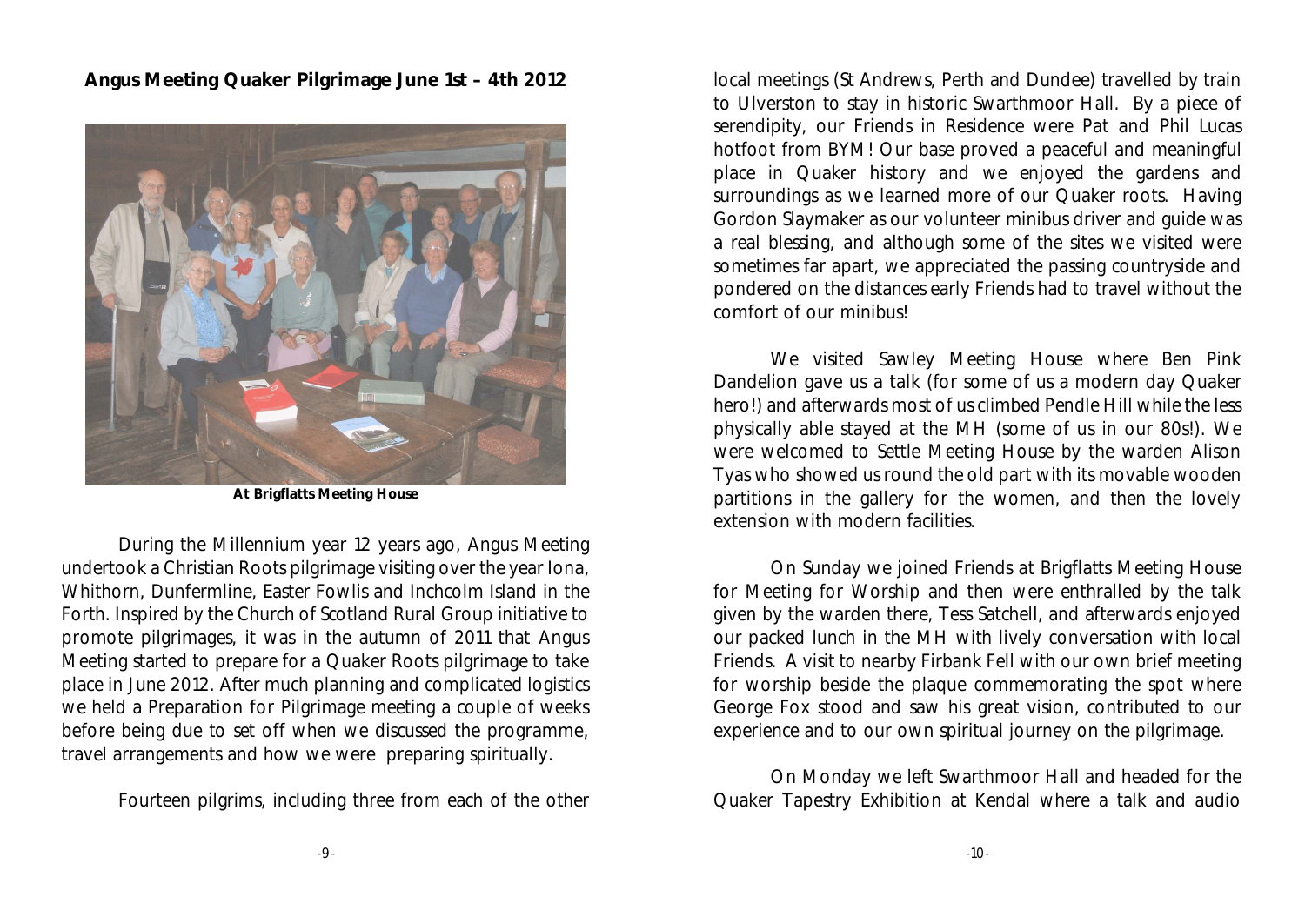guides enhanced the experience. After lunch in the exhibition café we made for the railway station and our journey home, tired but full of memories.

Since then we have met together for a feedback pilgrimage meeting to share highlights, photographs and also share what we had gained and learned from the whole experience. From discussion and a questionnaire it was apparent that individual Friends have gained a great deal of knowledge of our Quaker roots and the experience brought us together in a unique way 'in things which are eternal'. Our meeting as a whole has also gained in the corporate experience as shown in the sharing of the pilgrimage with others and in ministry. As one pilgrim said "It has made me feel more confident as a Quaker and appreciate our Quaker roots".

If any other Quaker meeting is thinking of planning a pilgrimage, the booklet 'The 1652 Country' is invaluable (we purchased one for each pilgrim for preparation) and BYM employs a part time Pilgrimage Co-ordinator to assist in planning. Another publication is 'Pilgrimage Roots Across Scotland' produced by the Scottish Churches Rural Group which makes useful and interesting reading. As organiser of our Angus Pilgrimage 2012 I would be happy to share our planning experiences with any meeting. There are some points which should be taken into account e.g. the physical capabilities of pilgrims, and costs. We were grateful for a grant from the Dundee Property Trust.

Finally, it was said that we took 14 pilgrims and brought 14 back – but, asked one wag, were they the same 14? Pamala McDougall.

**General Assembly of the Church of Scotland 2012 Elizabeth Allen**

*"If you want to walk fast, walk alone. If you want to walk far, walk with others."*

#### *African proverb*

It was an uplifting and enriching experience to 'walk with others' as one of the ecumenical delegates to the Church of Scotland General Assembly 2012. I was the only Quaker there and for that week I worshipped with others, I listened to others, I shared food and fellowship with others. I even walked to St Giles Cathedral on the Sunday morning in a ceremonial procession with others: they in their robes and I in my good jacket!

Honoured and endorsed by a message from the Queen, and representatives from the Scottish parliament, local authorities and the military, the Church of Scotland gathered with pomp and ceremony to open the General Assembly 2012. I had already had a taste of grandeur the night before, as a guest at the traditional Ceremony of the Keys in the Palace of Holyrood House. I was growing uncomfortable with all this pageantry and I have to admit that at times my republican sentiments were being ruffled - but, I was with kind friends and they were most welcoming.

The Assembly, of course, is about church business, not pageantry. Indeed, it is clearly a meeting for worship for business. The new Moderator, Albert Bogle, was very keen on uniting the Assembly in praise. He taught and led the singing of a Zimbabwean chorus at morning worship, and at other times:

> *Listen for the Gospel! Alleluia! It is God's way of healing us! Alleluia!*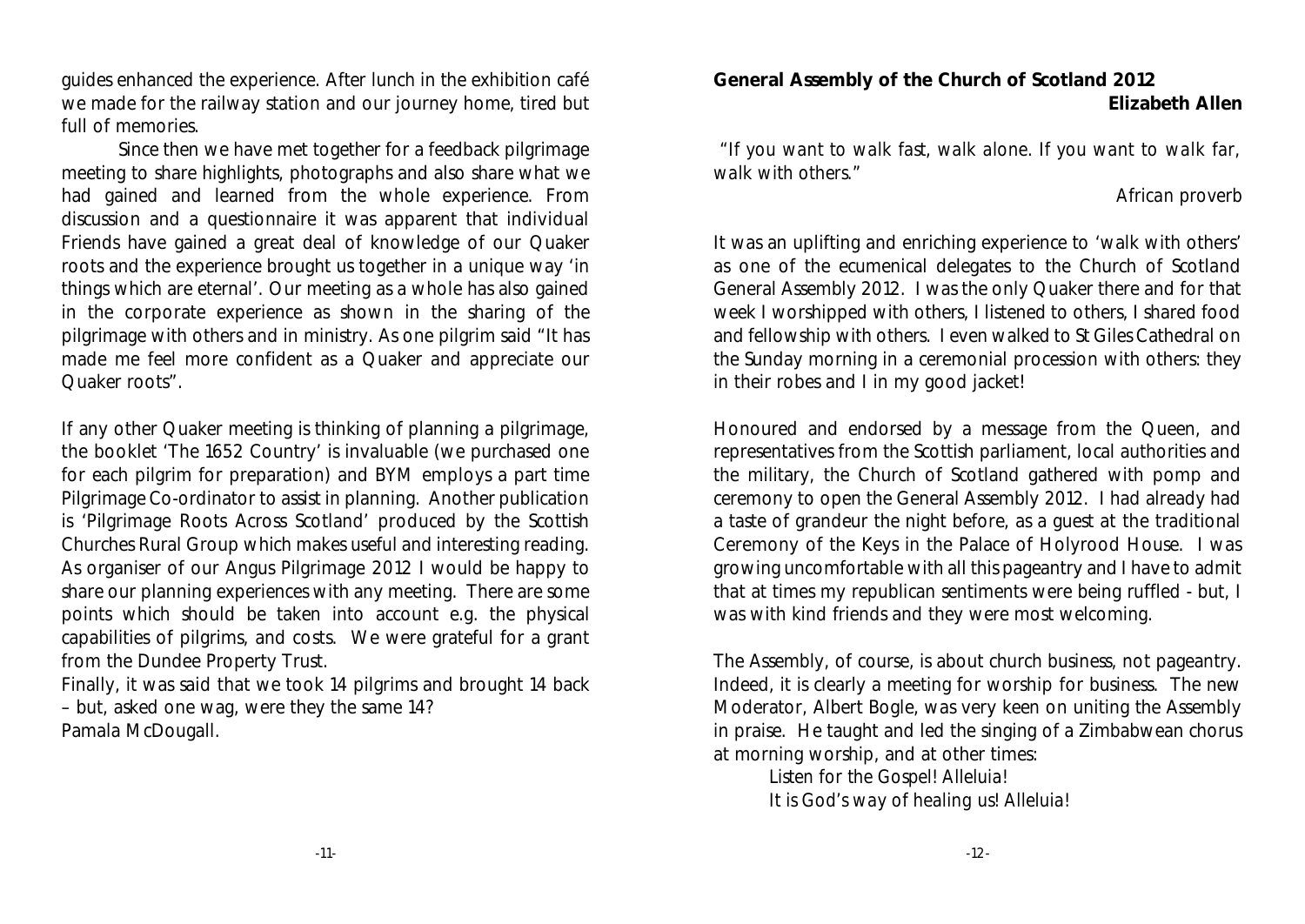*Pay attention to the Gospel! Alleluia! It is God's word for saving us! Alleluia!*

On the Monday we started the day with the Sacrament of Holy Communion. Again I found myself in an uncomfortable place. I had never before taken communion and was not sure I wanted to do so - but I did. At the Assembly communion was taken in silence. While the common cup of wine was being passed around and the bread was being shared, there was a prolonged, profound and reflective silence in the hall. It felt like a gathered meeting. Joining in this symbolic act of communion was for me a step on the journey I walked with others.

My introduction to the General Assembly began with a briefing session in St. Columba's by the Castle, before delegates and visitors were led into the General Assembly to take up our reserved seats. Ecumenical delegates were told that although we may not vote, we could and should contribute to the debates. Many of us took the opportunity to do this, when it was appropriate. Following the report from the Panel on Review and Reform, in which alternative ways of decision making, including consensus, were explored, I spoke about the Quaker business method, and explained that it went beyond consensus.

Many of the matters covered in the reports were familiar: trustees' report; nominations committee business; safeguarding; legal matters; staffing requirements; management of buildings. These are the nuts and bolts of running an organisation. There was also overlap in areas of concern such as peacemaking and international affairs, ecumenical relations, housing, work with parliamentarians, marriage, children and young people. The leadings of the Church of Scotland have opened up a wide range of work, much of it in our communities. For instance, Crossreach provides social care, supporting children and their families, helping adults maximise their potential, caring for older people. Their lifechanging work is innovative, creative and inspirational.

Mission is a concern, which the Church has long nurtured. The work of the World Mission Council has links to past overseas missionary work but is firmly focused on present needs. We heard a detailed report of the Church in China, introduced with a display of the motto of the Chinese Amity Foundation, "Love never ends", written in beautiful Chinese calligraphy. The Amity Foundation is a key player in Chinese civil life and a valued contributor to the wellbeing of society. Its work includes training adults with physical and learning difficulties to be bakers in the Amity Bakery in Nanjing. Each of us received the gift of a sample biscuit from the bakery, with the recipe and an invitation to make the biscuits and sell them after church to raise funds for the Amity Bakery. This is one of the many opportunities for the Church in Scotland and the Church in China to walk together, linking and supporting each other in friendship.

Of particular significance was the much heralded report, "A Right Relationship with Money". In introducing the report Charles Munn, convener of the Special Commission on the Purpose of Economic Activity, reminded church members that the poor were very close to the heart of Jesus, who identified himself with the hungry, the thirsty, the strangers, the naked and the sick. The economy must be for God and it is the love of our neighbour which must be the ultimate test of whether we have it right.

The Commission suggests that this is a time of *kairos* – of crisis and opportunity in the economic life of our country. It is no time for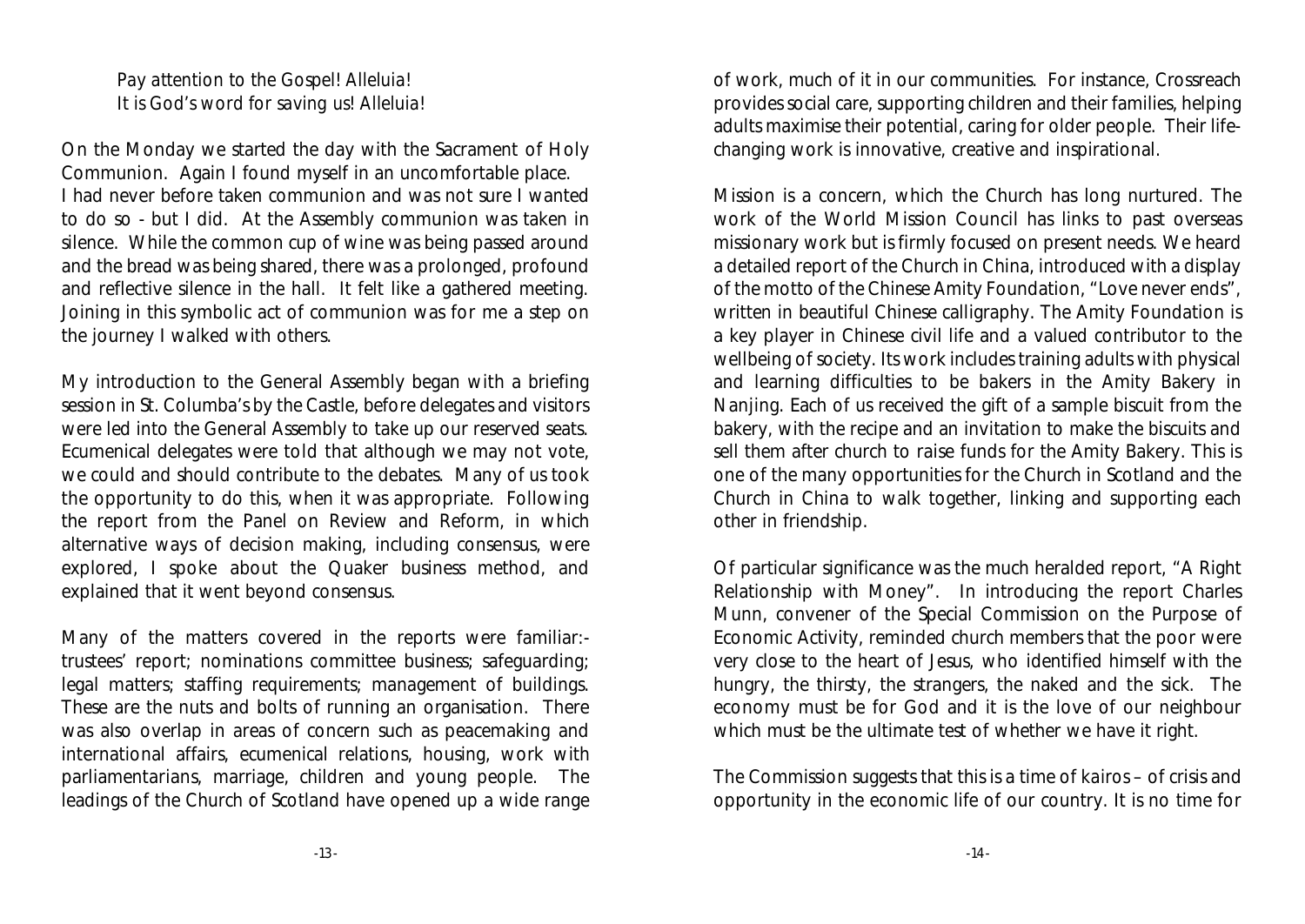business as usual. Our economic culture needs to be shaped by our values and not just driven by market forces. The report suggests that we have allowed elements of our social and economic system to degrade human beings and the environment and that we need a more holistic, balanced approach. The churches have a role to play in the conversation about the relationship between ethics and economic policy.

The report calls for clear and urgent action to transform our social and economic life, focused on four priorities:

Reducing inequality Ending poverty Ensuring sustainability Promoting mutuality

Inequality in the UK is increasing faster than in most other developed countries, with the average income of the top 10% of earners currently twelve times higher than the lowest 10%. By reducing inequality and social exclusion we create a greater sense of wellbeing.

The Church of Scotland already supports Christian Aid's 'Trace the Tax Campaign'. The report backs this and speaks of the revenue that is lost in the UK through tax avoidance and evasion. It points out that many of the world's tax havens are British Oversees Territories and Crown Dependencies and that there is therefore an inconsistency in the government's commitment to overseas aid while supporting tax havens, which deprive developing countries of the tax revenue they need. The Assembly requested that multinational companies in which Church funds are invested be asked to support greater international tax transparency. When the Church procures goods over the value of £100.000 in any year from a company, it will be asked to disclose the extent to which it uses tax havens and where appropriate the company will be encouraged to avoid this practice in the future..

The report is very strong on the need to end poverty and suggests that all too often lip service has been paid to this. It spotlights the current trend of blaming and stigmatizing the poor for their own poverty. This 'divide and rule' strategy, which pits the slightly less poor against the poorest is deeply offensive.

The downward spiral of poverty, personal credit and debt is discussed and the Assembly called for regulation on the price of consumer credit. The report encourages credit unions, as they promote a culture of saving and not just borrowing. The recommendation of the Commission to instruct the Council of Assembly to consider the feasibility of making money available to local Churches to establish and support credit unions was accepted.

The General Assembly also supported growing the mutual and cooperative sectors of the Scottish economy and backed proposals to support the promotion of business models which emphasise positive social impact.

People need to become more literate in financial matters and the Church should be encouraged to support initiatives such as the Financial Education Partnership. The Assembly called on the Scottish and UK governments to promote financial education in schools as a matter of urgency.

Although there is mention of the need to protect the environment from over-exploitation, I think the report could have gone further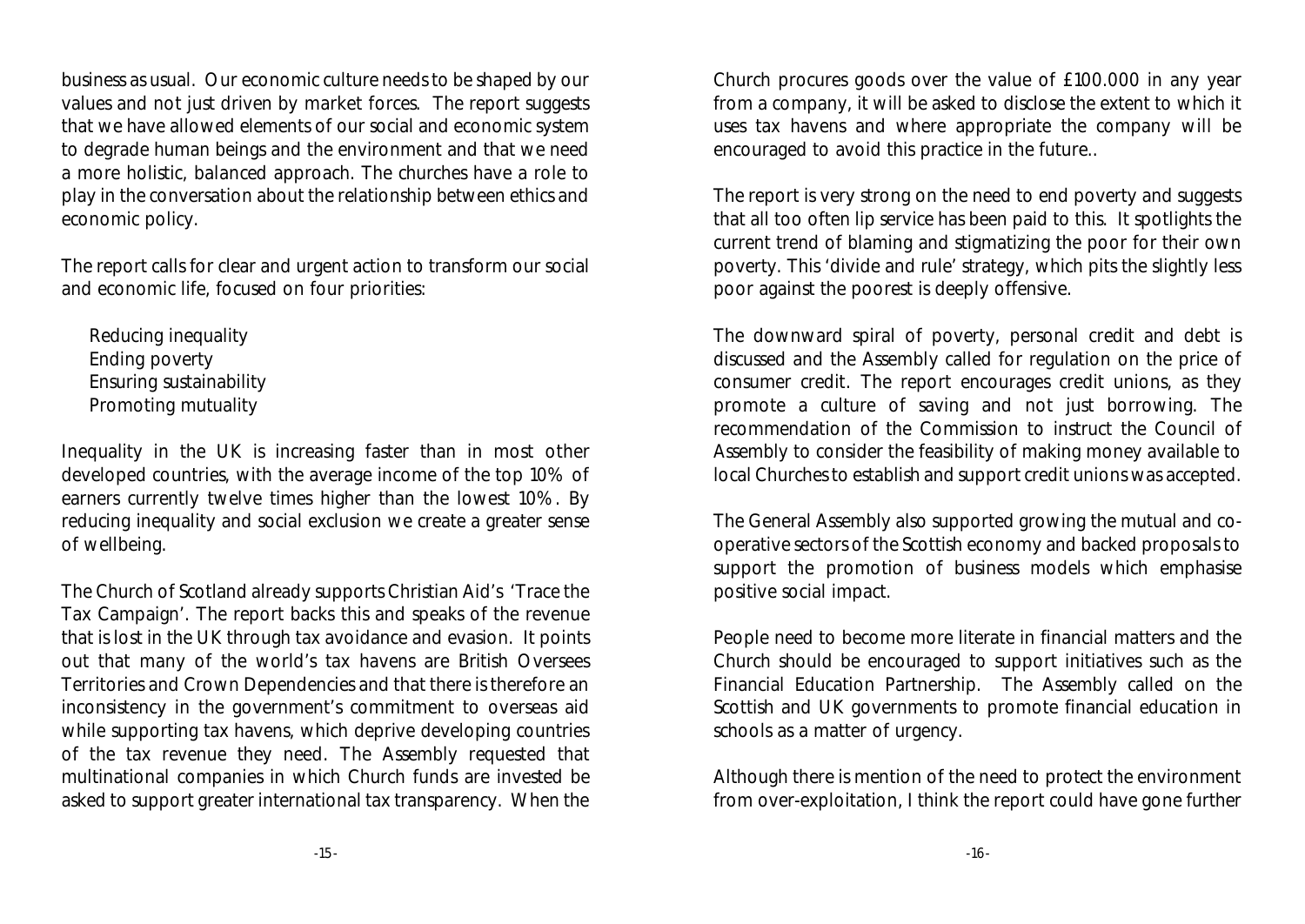in spelling out the consequences of rampant consumerism and in questioning the values of an economic system which promotes it. The starting point of the Commission was to accept the current capitalist economic system and to promote measures to regulate it for the common good. From that standpoint it is an excellent report. But at this time of *kairos,* it could have asked the Church to be open to the possibility that for a sustainable and just future, a new and different global economic system may be needed.

The report was well received.

Attending the General Assembly was an intense and memorable experience. Being the only Quaker in this throng of people of faith I was alone but with friends. Together we walked far.



**Gospel of Thomas Seminar June 2nd & 3rd 2012 Rosemary Gascoyne.** 

The opening query that was put on everyone's chair this time to begin the proceedings, was:-

HOW HAS THE GOSPEL OF THOMAS TOUCHED YOUR LIFE?

The following is just a smattering taken from some of the answers;

"---to know ourselves---"

"---a spiritual level of consciousness---"

"---background to my life---"

"---always seeking---"

"---very personal, changes as you change---"

"---letting one's ego fall away---"

"---seminars on Gospel of Thomas very important---"

"---untouched by the church---"

"---mysterious so deep---"

"---not straight forward needing one's work---"

This occupied the first hour, after which there were three `presentations` that is individual attempts to express a personal understanding in written form, of one of these teachings. Each of these leading then to a general discussion. This always produces such a wide variety of reactions to these profound words of Jesus. These words, written down from the memory of Jesus' disciple Thomas (who only in St. John's gospel was made to appear initially as a sceptic of the resurrection).

But how can I condense all that was said at that most inspiring seminar? It was the smallest group we've had so far only eight - but from whom so much was given.

I can merely issue an invitation to join us for our next seminar on October 6th 2012 - 10am-4.30pm at Wiston Lodge near Biggar.

Email Jack Squires on Cummertrees@btinternet.com for more details.

You do not have to be a Quaker or attender, belong to any religious order, can be a complete sceptic, and do not have to have read the Gospel of Thomas. Just come with an enquiring mind or come to sit and listen.

 **Rosemary died following a stroke in July. This will mean changes in the 'Thomas Group' organisation which will be announced in due course. She will be sadly missed.**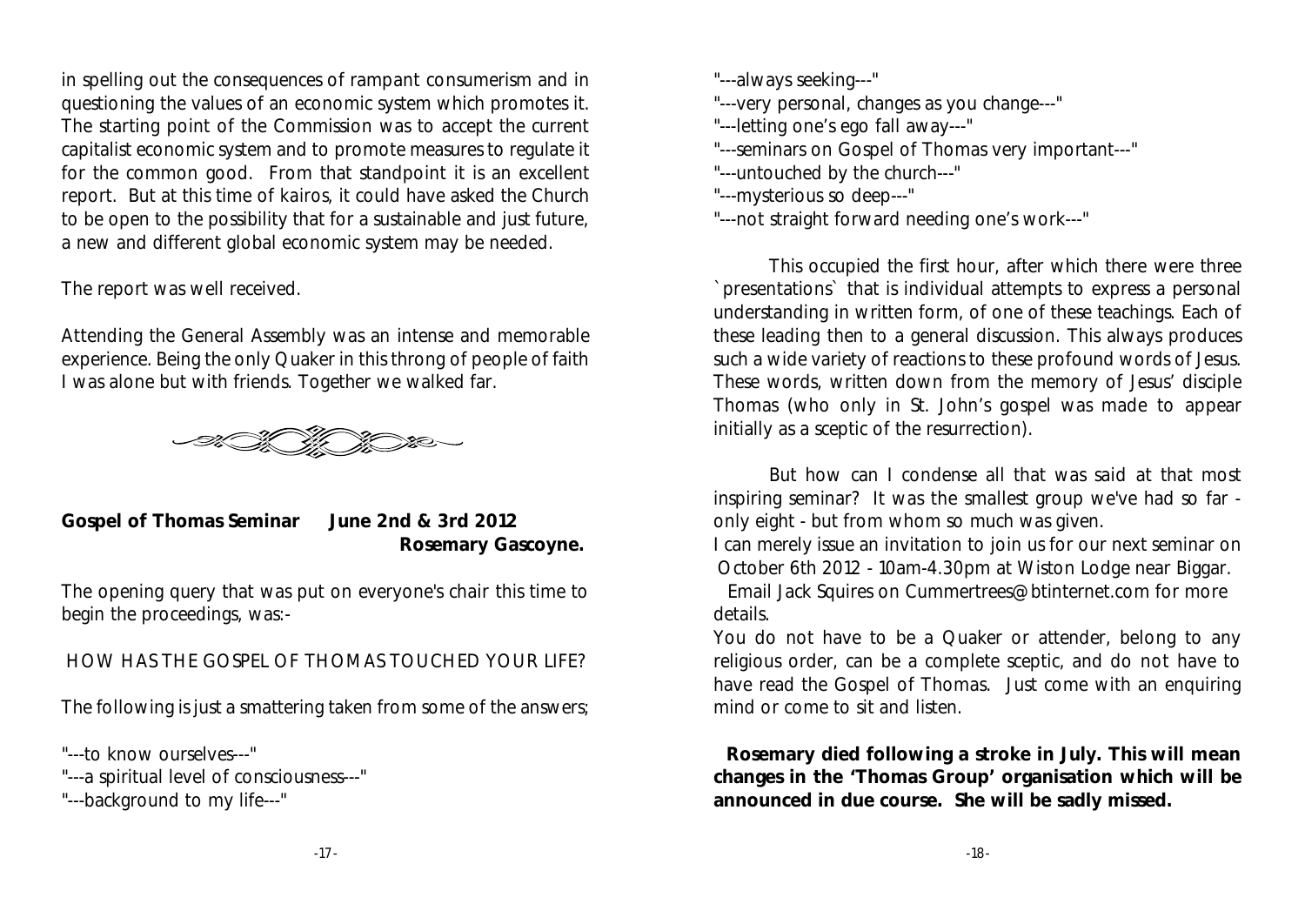#### **"All change" at the Quaker Council for European Affairs.**

After a decade of representing Quakers in Brussels, Liz Scurfield and Martina Weitsch are handing over the reins. Over the past 33 years, successive Representatives have acted as the voice of Quakers at European institutions. After ten years of hard work in Brussels, Liz and Martina are the longest serving Representatives in the history of QCEA. However, from October 2012, the Quaker voice in Brussels will have two new faces.



Alexandra Bosbeer, a Friend of 20 years' standing says: 'This opportunity to promote Quaker values is very exciting, and I am very much looking forward to two-way communication with other European Quakers on issues of importance to us.'

Internationalism has always been a part of Alexandra's life, starting with a childhood spent in three countries with a mixed-nationality family and later working in a wide

range of countries. She has recently been blogging about her experiences in Central America and thoughts regarding social injustice from a Quakerly point of view. She was also lately involved in witnessing and supporting the Occupy movement in Portland, Oregon, together with local Quakers. Alexandra's previous experience includes managing part of the international accreditation programme for the Forest Stewardship Council (FSC) and fifteen years in Ireland teaching environmental and social forest management. In addition to photography and blogging, she is a keen potter.



Gordon Matthews, a birthright Friend, and a former Senior Volunteer at QCEA is 'passionately committed to working for justice, peace and environmental sustainability, and especially looking forward to engaging in advocacy on behalf of Quakers at the European level.'

Gordon has been the warden of the Quaker Meeting House in Evesham since 2004. From 2007 to 2011 he served as a town councillor. He attended Sidcot

Friends' School, studied environmental science at the University of Bradford, and lived at Woodbrooke Quaker Study Centre whilst training to be a teacher. He has worked for most of his adult life either for Quaker bodies or for ecumenical peace organisations, and has served with the Quaker Peace Action Caravan (January – March 1981); the Fellowship of Reconciliation in England (1981- 1986); Charney Manor (1987-1990); Church & Peace (1990-1997); and Quaeker-Hilfe (1998-2001).

Liz and Martina, looking back over these last 10 exhilarating years in which they have been privileged to serve Friends as their voice in Europe, reflect on their contributions to policy development, and to the growth and prospering of a number of NGO networks inspired and co-founded by QCEA. Martina and Liz are delighted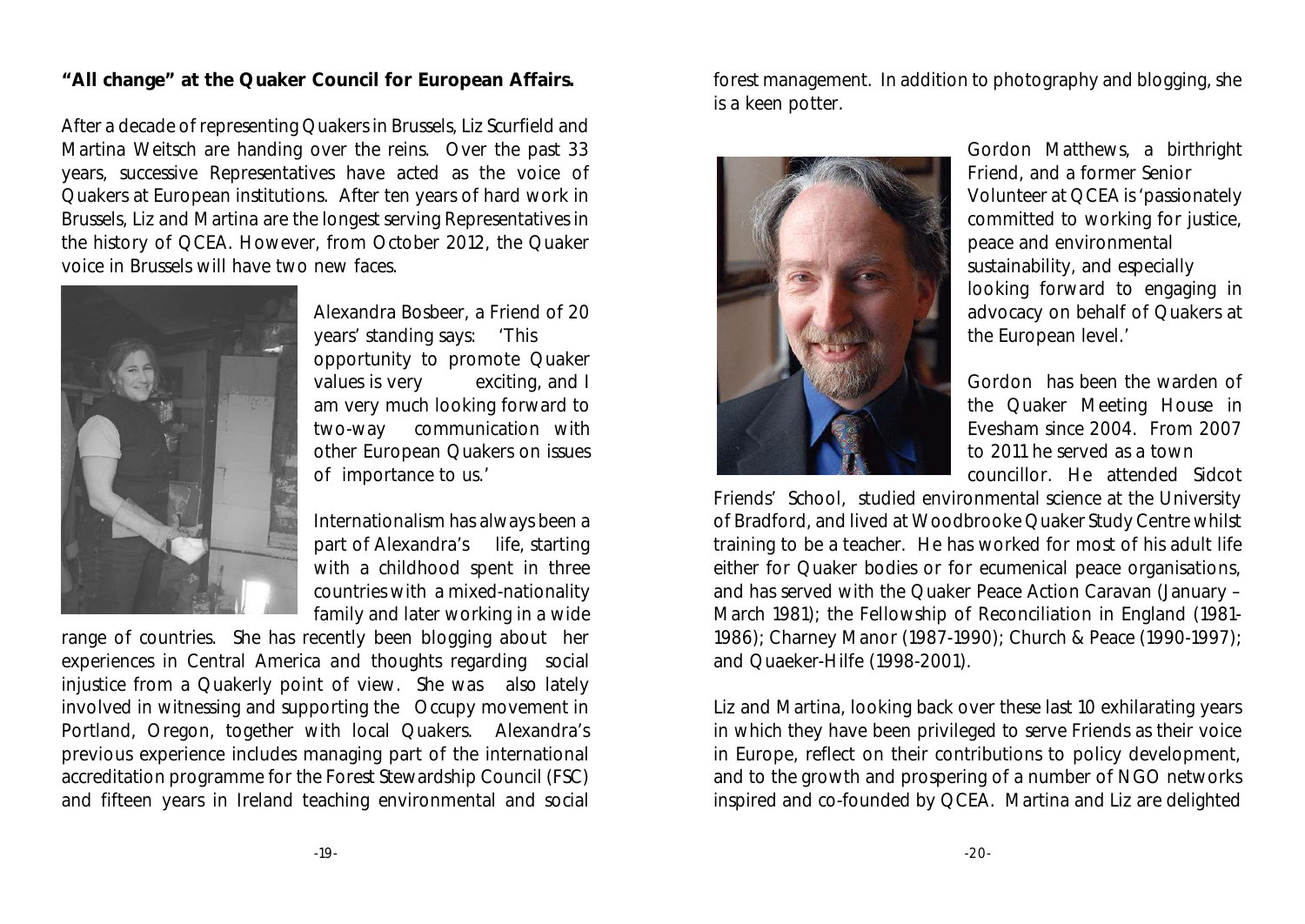to leave the solid foundations they have built with such capable successors to take the work forward in new directions. Liz comments, 'We are handing over an organisation that is well known to and well respected by decision-makers and NGO colleagues alike.' Martina adds, 'A decade of continuous management has put QCEA on solid ground with a heightened profile among European Quakers and others. ' Liz and Martina are also proud to leave a beautifully renovated Quaker House Brussels. This resource acts as a central meeting point for many groups and organisations as well as the physical presence of Friends in Belgium.

For further information or additional comment, please contact: Richard Condon, Clerk of QCEA (richardcondon@clearwire.be)



**QCEA study tour - Marion Fairweather's writes of her experience**

#### Dear Friends,

I have just returned from the Quaker Council for European Affairs study tour. I first heard about this tour through Sarah Brown at my local meeting telling me that there would be financial support available if I was interested in attending; on the basis of this and a curiosity to find out more about Quakers' work in Europe

I applied and had one of the most enjoyable and enriching weeks I have had in a long time.

The QCEA has been working in Brussels for over thirty years to bring the Quaker voice to issues in Europe, raising concern about issues including the treatment of women in prisons throughout Europe, the impact of our energy use (particularly the vast amount of water it uses up when there are droughts throughout Europe) and promoting peace building and imposing bans on products that come from illegal Israeli settlements on the West Bank. During the course of the tour it became clear that, despite having a very small staff and limited budget (all their funding comes from donations) QCEA have managed to have a disproportionate influence in Europe - helping guidelines to be developed and adopted by the European Parliament on the treatment of women in prisons, setting up the European Peace Liaison Office to promote peace-building in the works of the EU and in many other areas. All the staff from QCEA were passionate about their work and helped us gradually to get a picture of how the institutions worked amongst the bewildering number of institutions with similar names (the Council of Europe and the European Council were ones I always got confused).

The study tour was made up of Quakers throughout Europe, including the UK, Germany, Switzerland, Ireland, Poland and Georgia. We were also joined by two teachers from Quaker schools- Motesem from the Ramallah Boys School and Aline from Brumallah in Lebanon. It was brilliant to be a part of such a diverse group and I feel I learned as much from conversations over dinner as I did during presentations on the working of the European Parliament. It was humbling to meet one of the ten Georgian Quakers and put my experiences of being the only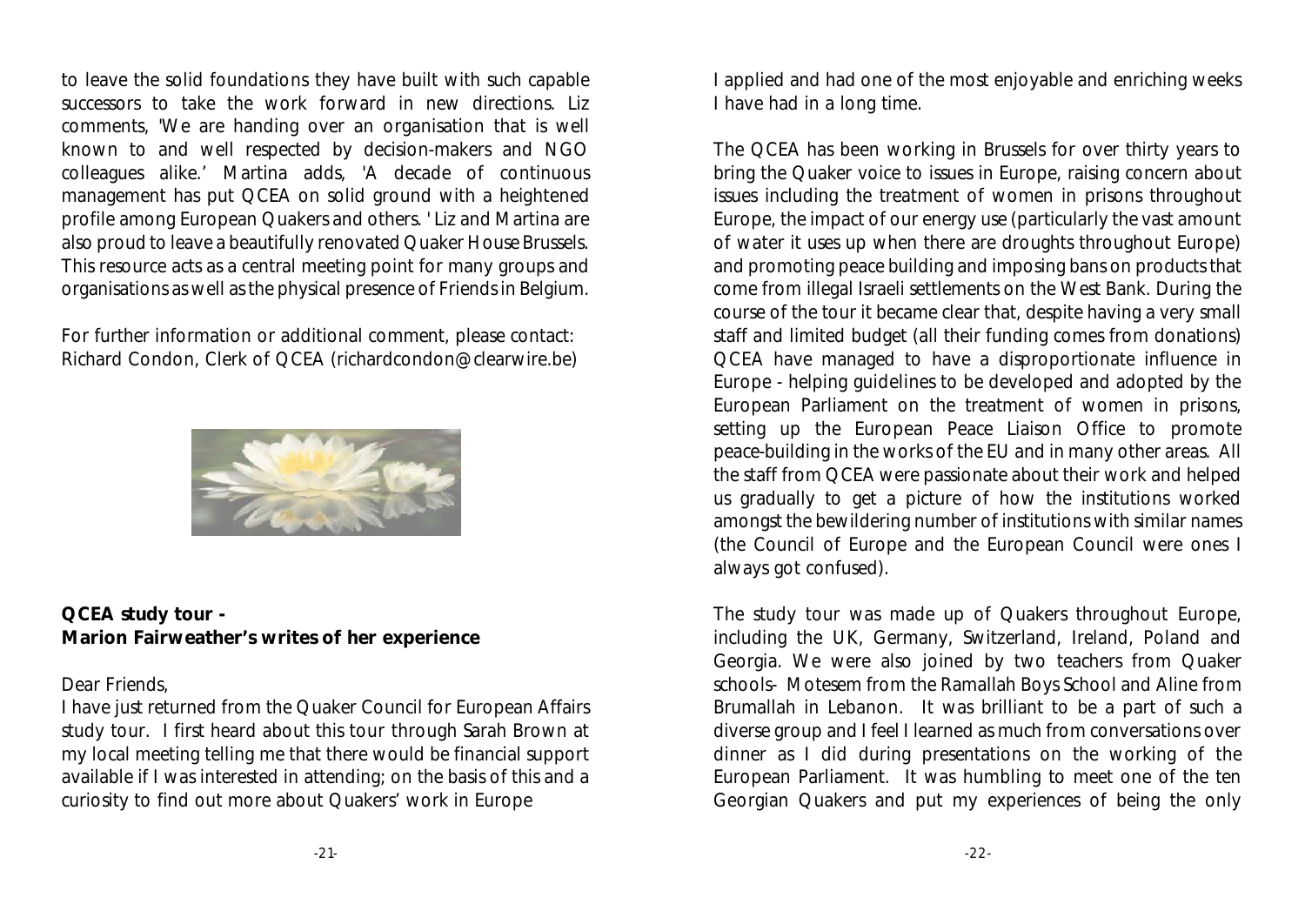Quaker in school into perspective. We were watched over with loving care by Liz Scurfield (who has been working for QCEA for the past nine years), programme assistants Hannah Slater and Cat Hellewell who ensured that we remembered to bring passport ID to visit various EU institutions, caught the right trains and turned up on time. Organising a group of twelve Quakers was a bit like herding cats and I am impressed how well they managed this task with great good humour despite our group's tendencies to wander off and go in the wrong places.

The study tour gave us an introduction to the workings of the EU and we visited the Commission, the Council and the Strasboug parliament. This made me very aware of my ignorance of what happens in the EU and its role in building peace in Europe through creating solid economic ties and policies. The work of the EU was enlivened by a talk from Jeremy who is a Quaker and diplomat in the commission working with African countries; he spoke positively about the EU's impact as an aid giver and its role supporting other countries with their move towards democracy. Misha, our Georgian Friend, explained that in his country the EU is seen as the second biggest power after the USA. Jeremy expressed concern that there was a move towards "fortress Europe"- becoming more and more hostile towards outsiders, particularly refugees arriving from Africa and the Middle East as well as the economic uncertainty for the future of countries like Greece and Spain with incredibly high youth unemployment.

While there is definitely a lot of waste within the EU, particularly moving between two huge parliamentary buildings in Brussels and Strasbourg every month, there is also a lot to be optimistic about and there are opportunities for civil society to be heard. I was also impressed with the Council of Europe (a body quite similar to the UN) and its work with the court of human rights which has allowed Georgia to bring Russia to court for the war in 2010 and the work they do visiting detained people throughout the member states (including Russia and Turkey) to ensure that they are not being subjected to inhuman or degrading treatment, or torture.

In writing this report it is hard to keep it short when I learned so much and have so many memories, from one friend "plain speaking" to MEP Nick Griffin who we bumped into in a restaurant in Strasbourg, a lovely shared meal the first night in Quaker house, seeing deer grazing in the centre we stayed in at Strasbourg and a quiz (which brought out a very competitive streak in some Friends!) on the train journey back to Brussels. It was a wonderful week and I feel privileged that I was given the chance to attend and would recommend it to all Friends

I was the only Friend from Scotland and was told that it was sometimes difficult to get Scottish Friends to participate. I hope that anyone reading this article will consider the 2013 study tour.

If you are interested in finding out more about the works of QCEA I would recommend getting their newsletter "Around Europe" (for more information go to their website www.qcea.org/stay-in-touch/) or to more actively support them in their work you can sign up for their Action Alerts to find out what you can do to support their campaigns and research (www.qcea.org/home/involved/action-alerts/).

Yours in friendship, Marion Fairweather.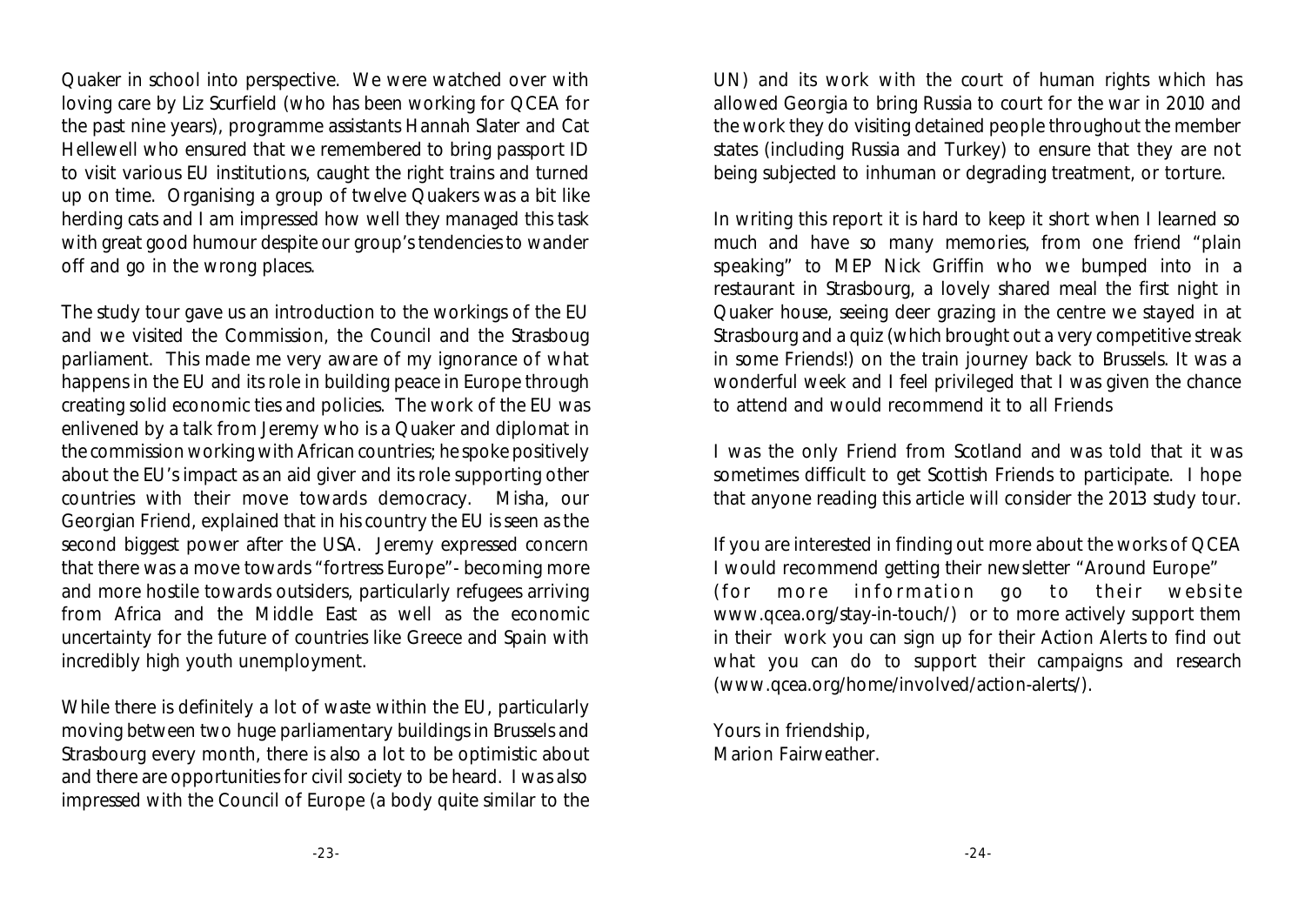**First Minister's meeting with Scottish Church leaders and representatives on Thursday 17 May 2012.**

**Leslie Stevenson**

On Thursday 17 May 2012, First Minister Alex Salmond met with senior figures from ten Scottish Churches to discuss current issues facing society and the Church. These included sharing serious concerns about fostering, kinship care and child poverty; despite some significant progress the present economic reality means that there remain real challenges in achieving targets and improving standards across the country. The First Minister stressed the importance of forthcoming legislation on children's care and support. The related topic of marriage and the recent consultation was also discussed. The Church leaders and representatives raised the issue of the role of faith and Christianity in the public square. The First Minister recognised and affirmed the positive contribution of churches and all faith communities to the common good. He encouraged the Churches to continue to be steadfast in the practical outworking of their faith and for individuals to have confidence to share with others what and why they believe.

This annual meeting illustrates the increasingly active engagement between Churches and civic society in Scotland, both nationally and locally.

First Minister Alex Salmond said: "This annual meeting provided, once again, an opportunity for me to thank senior representatives of Scotland's churches for their commitment to supporting our communities. It also provided an opportunity to hear their views on a range of issues, the issues being discussed in and out of churches the length and breadth of Scotland.

"The issues that concern the churches are issues that concern government - such as how we can best deliver better lives for vulnerable children, particularly those growing up in relative poverty. I am very much aware of the efforts of the churches in this area and their experiences do, and will continue to, inform our approach.

"Scotland is a better place because it is home to a number of faiths - and I am clear that people should be able to express their faith openly and proudly."



**Link with Kagyu Samye Ling Monastery and Tibetan Centre**

For the past couple of decades we have had an informal link with this Buddhist Centre in Eskdalemuir in the Borders, largely I think consisting of an annual invitation to their Open Day and Tea Party. The Friend who undertook this link is now unable to continue, but we think it would be a good relationship to maintain. Is there anyone out there, within reasonable travelling distance of Eskdalemuir, who would like to take this on? More information can be found at http://www.samyeling.org

If this is something you would like to do, please contact Bronwen Currie at scotfriends@gmail.com or on 01496 850006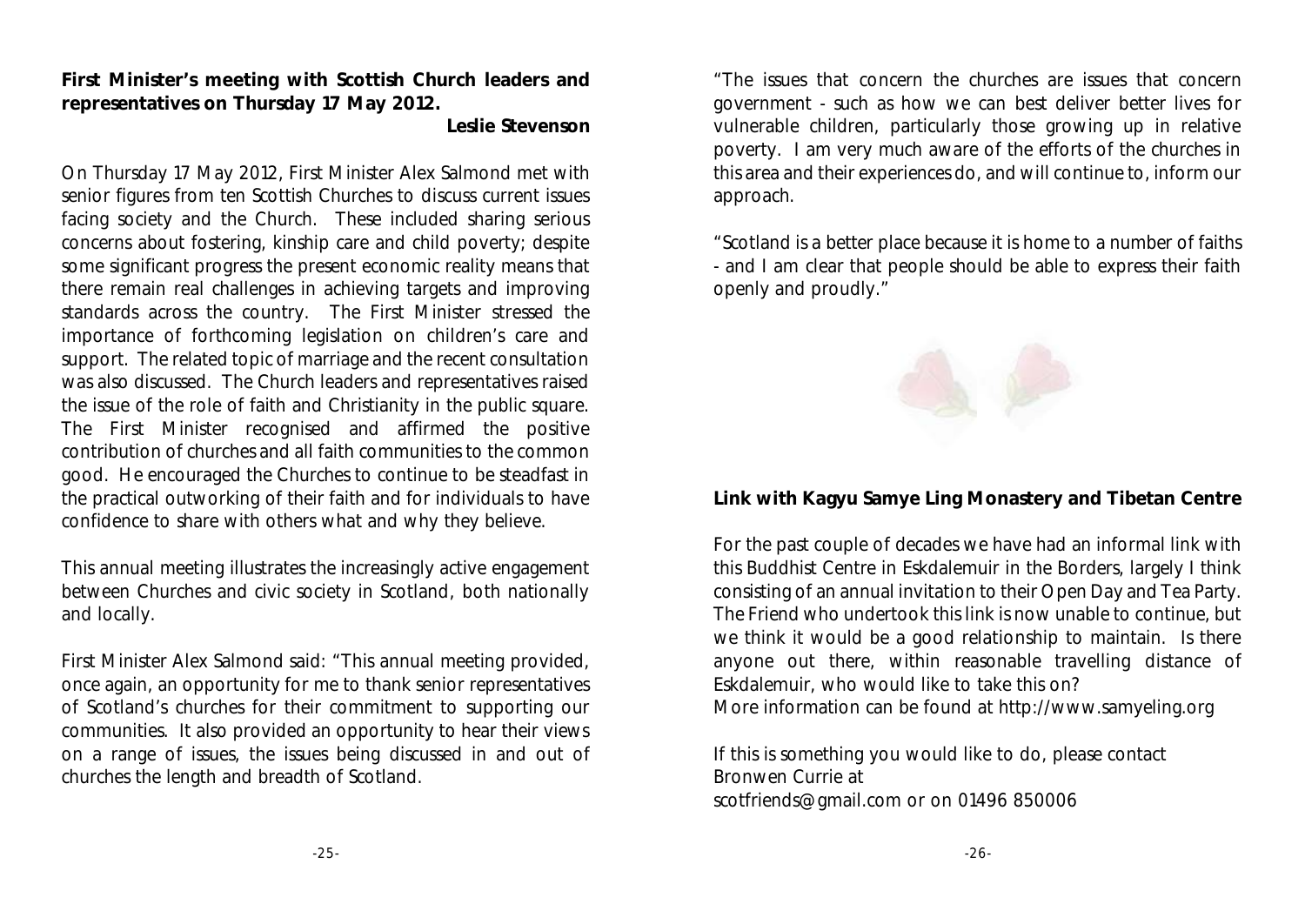#### **RELIGIOUS SOCIETY OF FRIENDS (QUAKERS)**

**Quaker treasurership in Scotland: a day of reflection for Quaker treasurers**

10.30 a.m. to 4.00 p.m. on Saturday 6<sup>th</sup> October 2012 in the Quaker Meeting House, 38 Elmbank Crescent, Glasgow

*This meeting is for treasurers of local and area meetings and it will also be relevant for Quaker trustees. We will reflect on the tasks undertaken by treasurers, how they manage to cope, and the support that both their own meetings and Friends House staff can offer them.*

*Please bring a packed lunch. There will be short shuffle breaks between the sessions.*

#### **Programme**

- 10.30 Coffee
- 11.00 Welcome and introductions; opening worship
- 11.20 Session 1: Treasurership within our meetings Why do Friends donate to their Meetings? What do they expect their treasurers to do for them?
- 12.15 Session 2: Treasurership within the context of Britain Yearly Meeting What do Friends want to know about central work? How do they react to the Annual Appeal?
- 12.45 Lunch break
- 13.30 Session 3: Quirky questions and shaky scenarios (small groups)
- 14.15 Session 4: How do we support our treasurers? The West Scotland experience The wider scene – Annual Conference of Treasurers Treasurer teams; and employing assistants
- 15.00 Session 5: Treasurers and trustees Where does OSCR fit in?
- 15.30 Closing session: what have we learnt? Feedback on the day Closing worship, tea, departure.

*If you would like to attend this meeting, please let John Phillips (treasurer of General Meeting for Scotland) know so that he has an idea of numbers. It would be helpful if you could provide him with the following information:*

Your name and address or email address Are you / have you been a Quaker treasurer? If so, in what role / roles and in which Meeting? Are you / have you been an AM trustee?

Please send this information by post or by email to: John Phillips, 46 Granby Road, Edinburgh, EH16 5NW. [john.h.phillips@blueyonder.co.uk](mailto:john.h.phillips@blueyonder.co.uk) - Tel 0131 667 5322 You are welcome to telephone him with questions or comments:.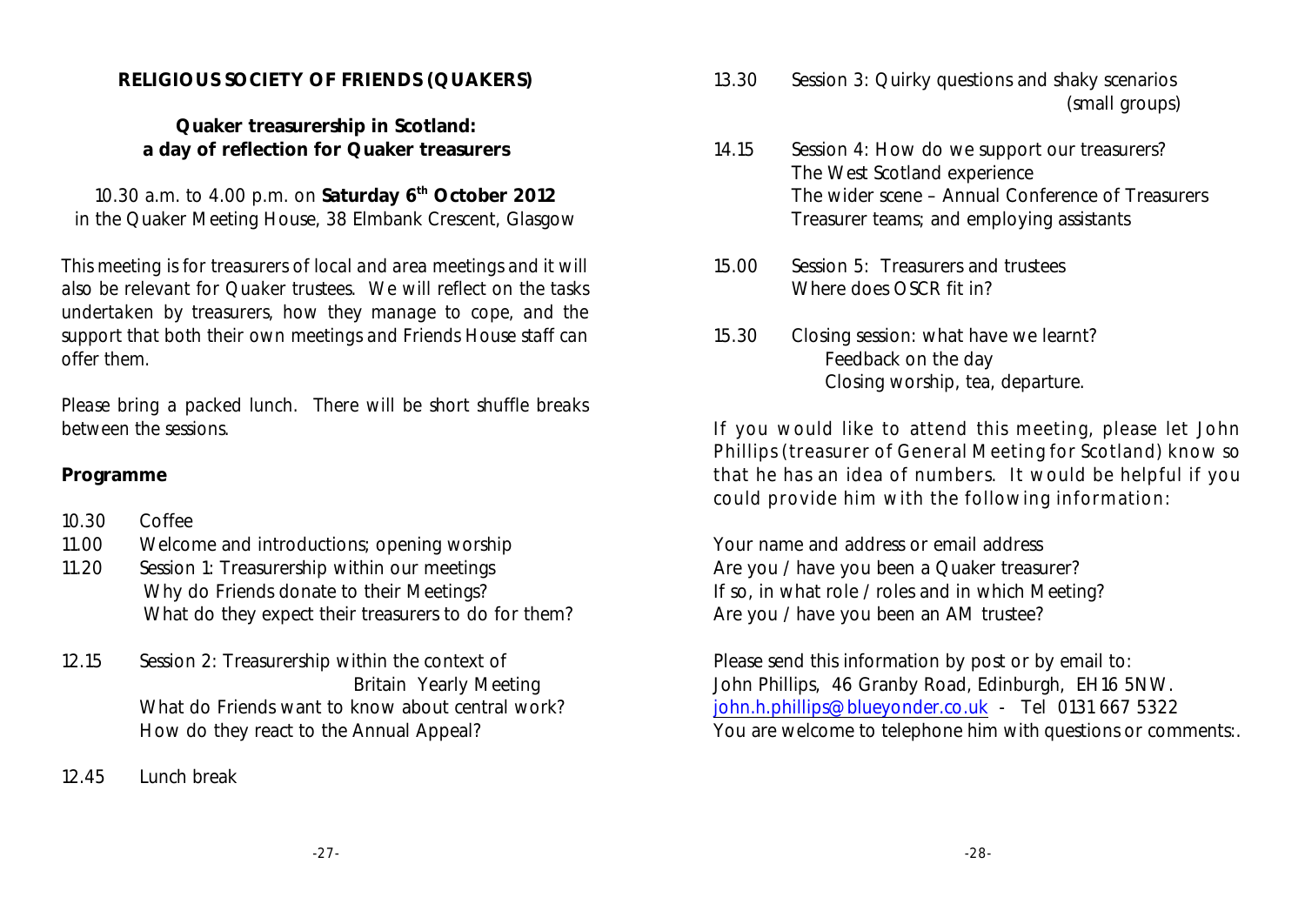Do you need a Small Grant?

FiSCAF awards Major Grants of up to £15,000 to faith-based projects working for change in their communities, particularly to those that struggle against poverty in the most fragile communities.

FiSCAF announced earlier this year that it wished to support small faith-based local community groups across the country, often run on a shoestring budget with limited staffing and resources.

To receive a Small Grant projects should have an annual income of no more than £30,000 and have no more than one full-time equivalent employee. Many projects will operate on much, much less.

FiSCAF has decided to award Small Grants four times in the year.

Applications for a Small Grant are now welcomed by the end of April, July, September and December.

If you would like to apply for a grant, both Major or Small, please visit our website, www.fiscaf.org, for more details.

**Meeting for Sufferings - 7th July 2012 Jane Pearn**

This was my first meeting as GM representative and the first Meeting for Sufferings under its new 'constitution' – a smaller body consisting of a single representative from each body. There were new faces, and new ways of working, so the first part of the day was taken up with induction. We heard from the Recording Clerk, Paul Parker, about the five teams who are responsible for the centrally–managed work: Facilities and Hospitality, Finance and Property, Quaker Life, QPSW; and Communication and Services, which is a new department, combining the functions of the old Communications department and the Recording Clerk's Office.

We were reminded that part of the role of members of MfS was to be visionaries – but practical ones, and that we should work with our appointing bodies on developing a concern to the point where it is ready (and/or appropriate) to go to Sufferings for consideration. Our Clerk expressed the hope that the new body would be able to find more time for discernment and worship. To start to know one another better, we met in small groups as well as in plenary.

As part of the induction process, members of Young Friends General Meeting gave us their unique take on the Quaker Business Method, as they did recently in Scotland; helping us to remind ourselves about good discipline. An impromptu high spot for me was when the 'Clerk' sat down at the table, looked around at the assembled members of Sufferings, and murmured to herself "Living the Dream". Then we set to work……

Syria - following a concern brought by Leicester AM that we should make a public statement; it was agreed that without any direct involvement in the country, Quakers were not in a position to speak with a distinctive voice, or from experience. In response to a query about arms sales, Marigold Bentley of QPSW said that most supplies to Syria were from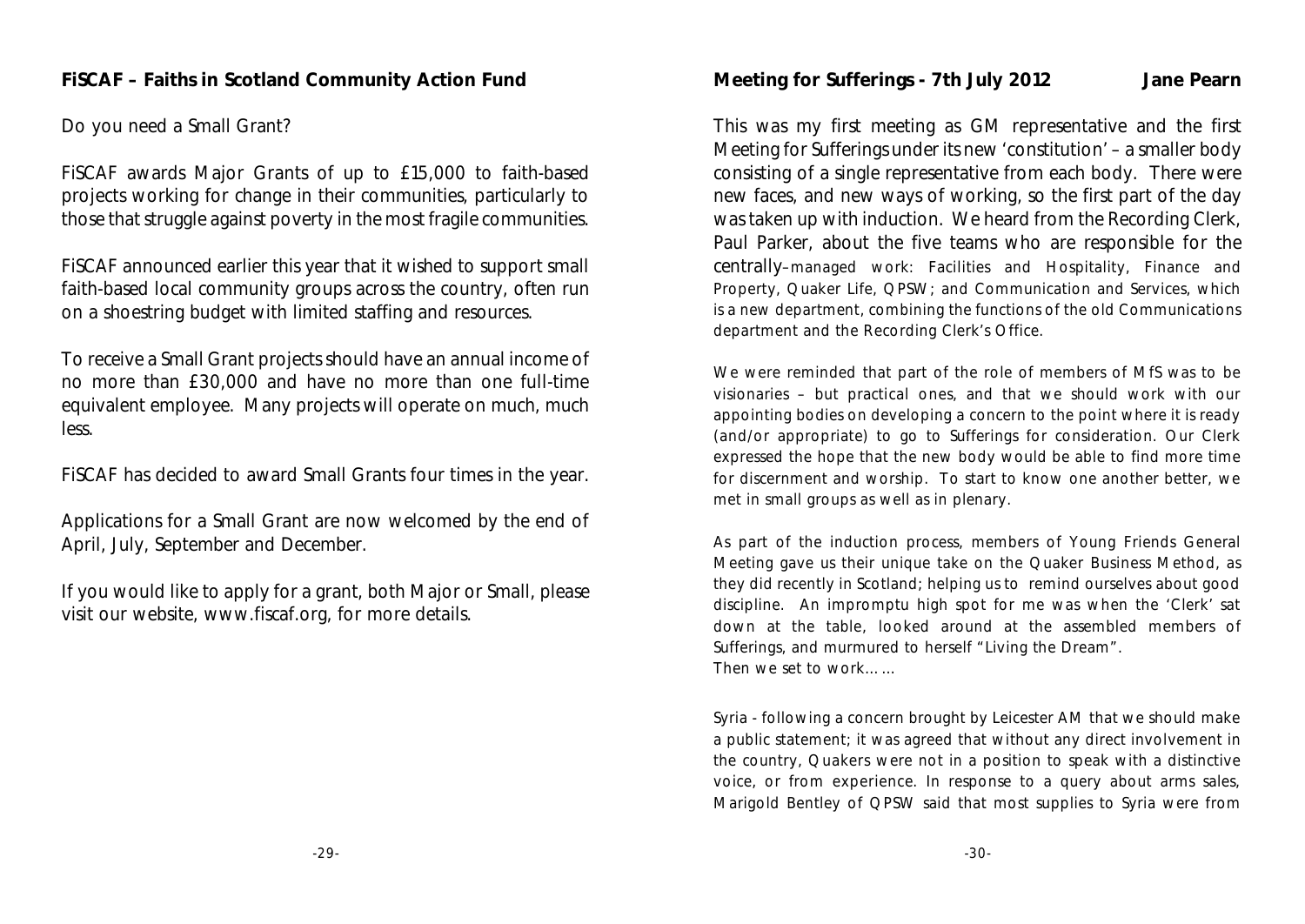Russia. However as individuals we were encouraged to write to our MPs asking them to back the UN peace plan, and to support Syrians in our communities, giving them opportunities to tell their stories. And, of course, to pray.

Using the 'Between-Meetings procedure' it was agreed for Quakers to be jointly named with Christian Aid in a Parliamentary Briefing paper, calling for a ban on the import of Israeli settlement goods to the UK.

We heard that the same-sex marriage issue [in England/Wales] has been a focus for parliamentary liaison, and has led to wide media coverage - 'Quakers speaking out'.

Gambling Watch UK – Quaker Action on Alcohol and Drugs had asked that BYM publicly support this initiative: it will be an independent mechanism to question the present policy of expansion of gambling opportunities in Britain, and to propose alternative policies. This was agreed.

We were asked to consider two matters which will be considered in more detail at a future MfS:

Funding centrally managed work.

•

A concern was brought by E. Sussex AM, with two suggestions: a) should operational expenses be kept separate from service activities? b) should the quota/levy system be revived to cover operational costs, while contributions to service costs would be voluntary?

The value and use of A Framework for Action

Friends continue to be exercised about the role of Trustees, and their relationship with Sufferings. Trustees presented 5 fictional scenarios to illustrate their role; it was helpful to be reminded too that our Trustees are also Friends, taking decisions under the guidance of the spirit and seeking the right way forward: vision is not an exclusive property.

**Jaffa Cakes, Funerals and a knitted cow –** 

GM in Edinburgh on June 9<sup>th</sup> Beryl Milner

Comparative tasting of Jaffa Cakes is not a usual activity for Friends at General Meeting. On June 9th however, encouraged by Judith Moran, Director of Quaker Social Action (QSA), Friends did just that as a taster(!) of one of three of the activities

QSA uses to promote financial literacy in its "Made of Money" programme. Later, there was group discussion about that programme, about the community building objectives

of "Knees Up" and about "Down to Earth". This is a practical service helping people living on low incomes to have the funeral they want at a price they can afford, and supporting them through bereavement. Judith's practical approach and lively style ensured that we understood the relevance of what QSA does in the East End of London to our situation in Scotland.

Earlier in the day, as well as a certain amount of required business which included the Financial Report, and a report from our Trustees, we had heard Margaret Peacock's 'whimsical' (her word ) and rather wistful to my ears, last report as one of our two Meeting for Sufferings representatives. She gave her impressions of the meeting on March 31, which was reported in full by Peter Kennedy in the April Scottish Friend. In this new triennium our representative is Jane Pearn with Kevin Franz as "alternate".

In March GM set up a small working group to investigate ways we might strengthen Quaker contribution to decision making in the Scottish Parliament. The group's proposals came to us and we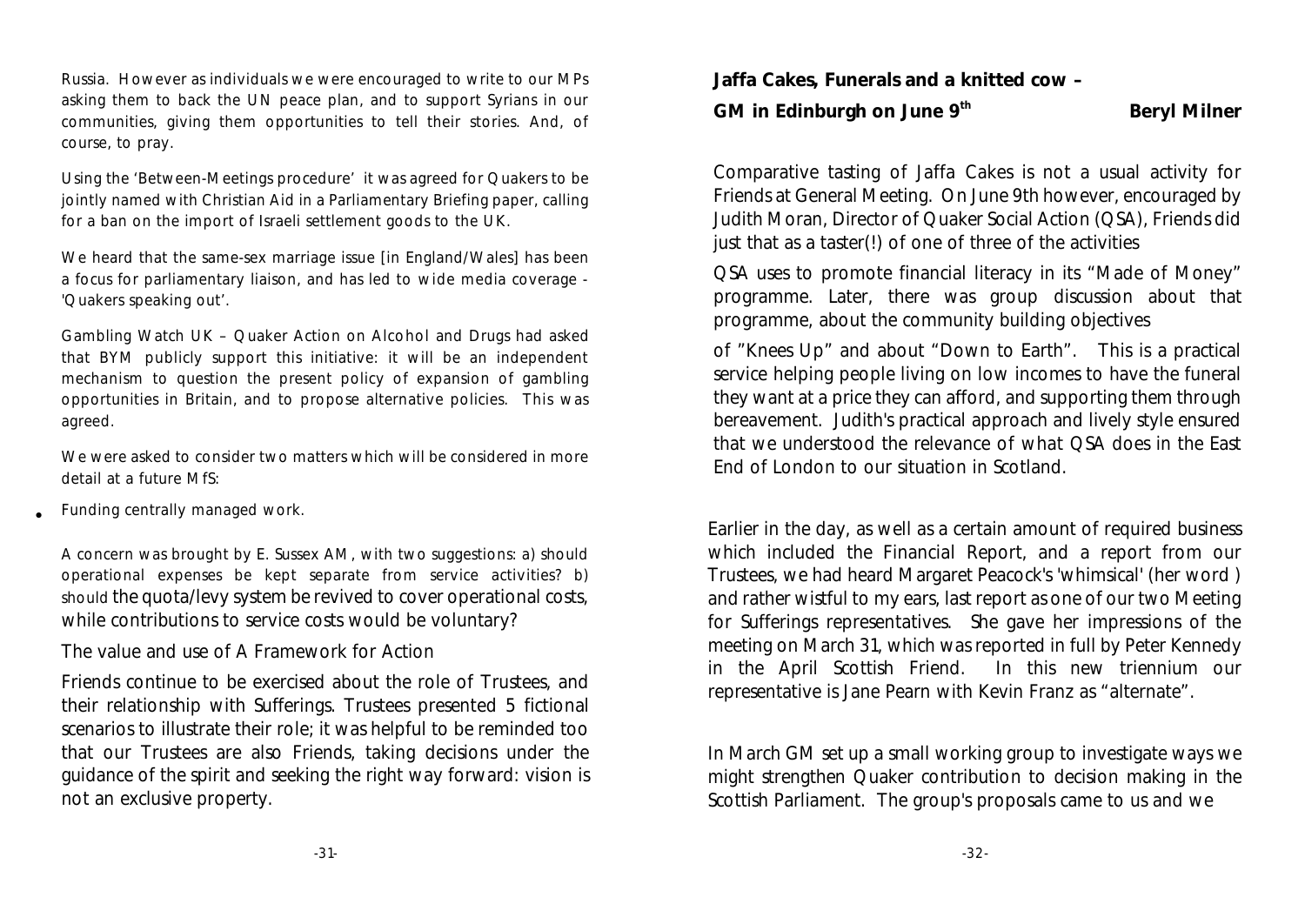willingly agreed to set up a Parliamentary Liaison Function Group as a mechanism for such advocacy work, as well as to redesignate the existing Parliamentary Liaison Officer as Parliamentary Advisor, reflecting the reality of the role. We asked trustees to consider the implications of the proposal that a part time paid post of coordinator of the group be established. Friends who are interested in this work are encouraged to make themselves known to the Nominations Committee.

We also heard a preliminary report from two Scottish Friends, Jasmine Perinpanayagam and Alastair Reid who had attended the recent World Conference in Kenya. They shared their enthusiasm and experiences, whetting our appetites for the more detailed report we will receive at GM in November. Their presentation was enlivened by the presence of a small cow knitted by Kenyan women from wool they had carded and spun!

### †‡†‡†‡†‡†‡†

#### **General Meeting - Nairn 8. 9. 2012 Directions to Seaman's Hall, Nairn**

By Rail - Walk straight out of Station. You will see a road converging on the right from under the railway bridge. You will then see some shops ahead, Continue to walk towards them. This is CawdorRoad, and will lead you into Nairn High Street. Walk

down the High Street, against the one way system, then down the Brae (extension of High Street), a hill with shops, to the A96. Cross the A96 at pedestrian crossing, and walk down Harbour Street. The Seaman's hall is on the right approximately quarter of a mile down, a large building which is clearly signed.

By Car (If coming from Aberdeen direction) Go past Sainsbury's supermarket (on left), through 2 sets of traffic lights, then across the bridge over the River Nairn. Straight after the bridge, before the pedestrian crossing lights and hatching on the road, turn right down Harbour street. Seaman's Hall is on the right about a quarter of a mile down and is clearly signed. You can park anywhere in that area not marked with yellow lines

By Car (If coming from Inverness direction) Come into Nairn, to the centre, you will pass the Police Station, Community Centre, both on the left, continue to the roundabout. Follow round to the right the A96 east for another 400 yards, to pedestrian traffic lights. Immediately after these traffic lights (and before River Nairn bridge), turn left down Harbour Street. Seamans Hall is on the right about quarter of a mile down. You can park anywhere in that area not marked with yellow lines.

In addition, Inverness Friends have offered to ferry Friends by car from Inverness Station if required, as the train from Glasgow/Edinburgh arrives at 10.28 (and leaves for the return journey at 17.22). If you would like a lift from Inverness Station, please contact Oriole Hall on 01349-864 086 or [oriolehall@hotmail.com](mailto:oriolehall@hotmail.com)